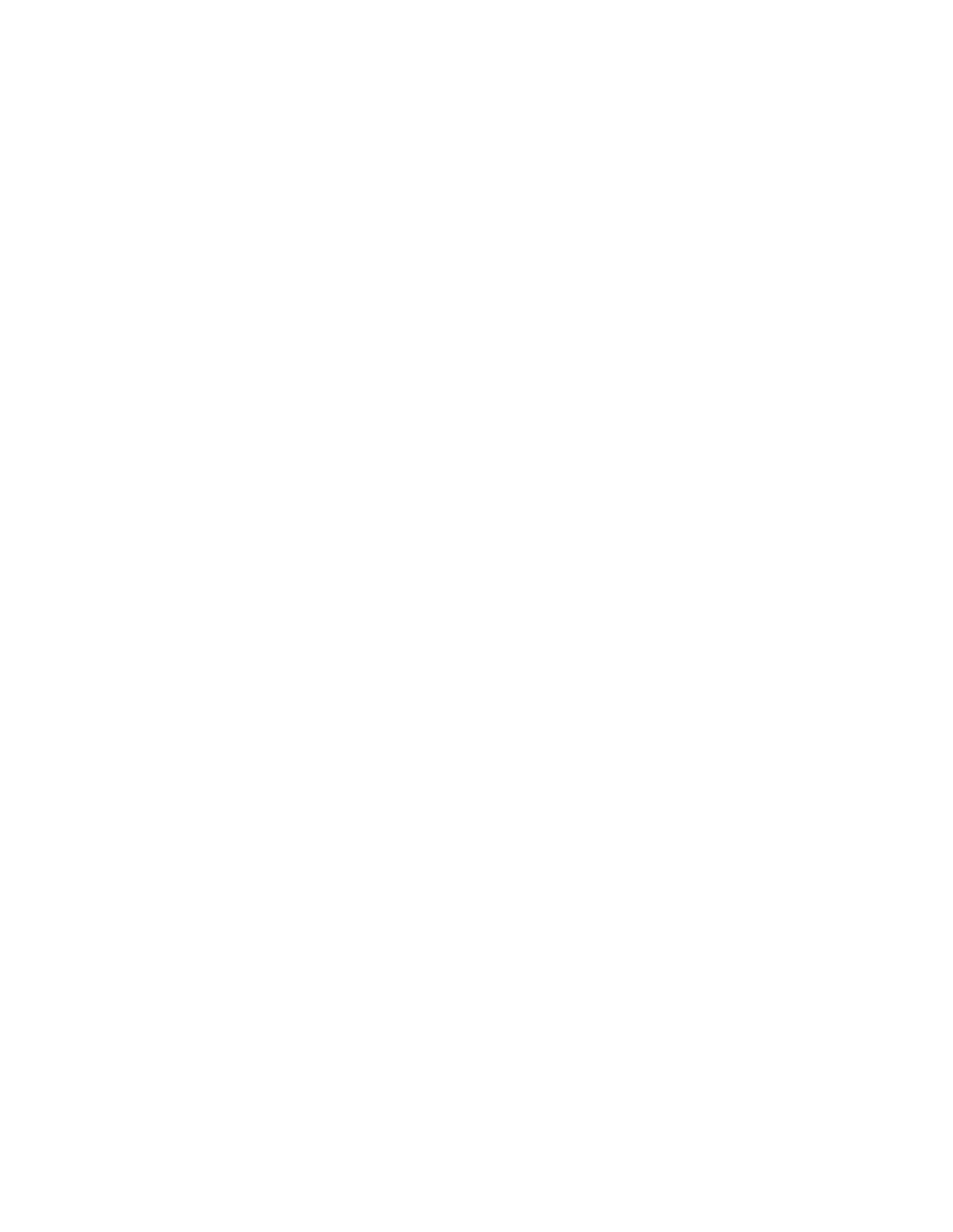## Cognitive Task Analysis: Methods to Improve Patient-Centered Medical Home Models by Understanding and Leveraging its Knowledge Work

This brief focuses on using cognitive task analysis (CTA) to evaluate patient-centered medical home (PCMH) models. It is part of a series commissioned by the Agency for Healthcare Research and Quality (AHRQ) and developed by Mathematica Policy Research under contract, with input from other nationally recognized thought leaders in research methods and PCMH models. The series is designed to expand the toolbox of methods used to evaluate and refine PCMH models. The PCMH is a primary care approach that aims to improve quality, cost, and patient and provider experience. PCMH models emphasize patient-centered, comprehensive, coordinated, accessible care, and a systematic focus on quality and safety.

## I. Cognitive Task Analysis

Cognitive task analysis is a family of methods designed to reveal the thinking involved in performing tasks in real-world contexts and is especially well suited to understanding and helping improve several aspects of PCMH models. CTA methods can be used to uncover and describe the key patterns, variations, opportunities for improvement, and leverage points in the knowledge work—not just the physical work—of primary care staff and clinicians. Its results can then be used to help individuals and teams maximize the effectiveness of their implementation process by showing them where and how to focus their efforts. Moreover, many CTA methods were designed to understand how high performers (that is, experts) function, and thus identify contextually grounded best practices. These best practices can be used to inform and improve the training of individuals and teams in new roles such as care management, new clinical routines, and the meaningful use of technology.

CTA methods help us understand and improve people's performance on both clinical and organizational tasks because they identify the critical cognitive aspects of those tasks that would otherwise remain hidden. Identifying these cognitive aspects allows for more comprehensive, accurate, and effective formative evaluations, implementation planning and troubleshooting, and knowledge transfer (such as training and scaling up best practices). The cognitive aspects of tasks that are often not directly observable are the "macrocognitive" processes of clinical or organizational tasks that occur where individual knowledge and cognition interacts with group knowledge and cognition (Crandall, Klein, and Hoffman, 2006; Hoffman and Woods, 2000). Macrocognition is "the collection of cognitive processes that characterize how people think in natural settings" (Crandall, Klein, and Hoffman, 2006). These macrocognitive processes include how individuals, teams, and organizations make decisions, make sense of events and experiences (called "sensemaking"), use and share knowledge, plan and replan, coordinate, learn, monitor their work, detect problems, manage the unknown, and adapt to changing conditions. Although these processes are conceptually distinct from one another, they interact in all clinical routines and organizational change efforts that require thinking. CTA is useful in studying PCMH models because macrocognitive processes are central to the way the staff in a PCMH organizes the practice to deliver patient care.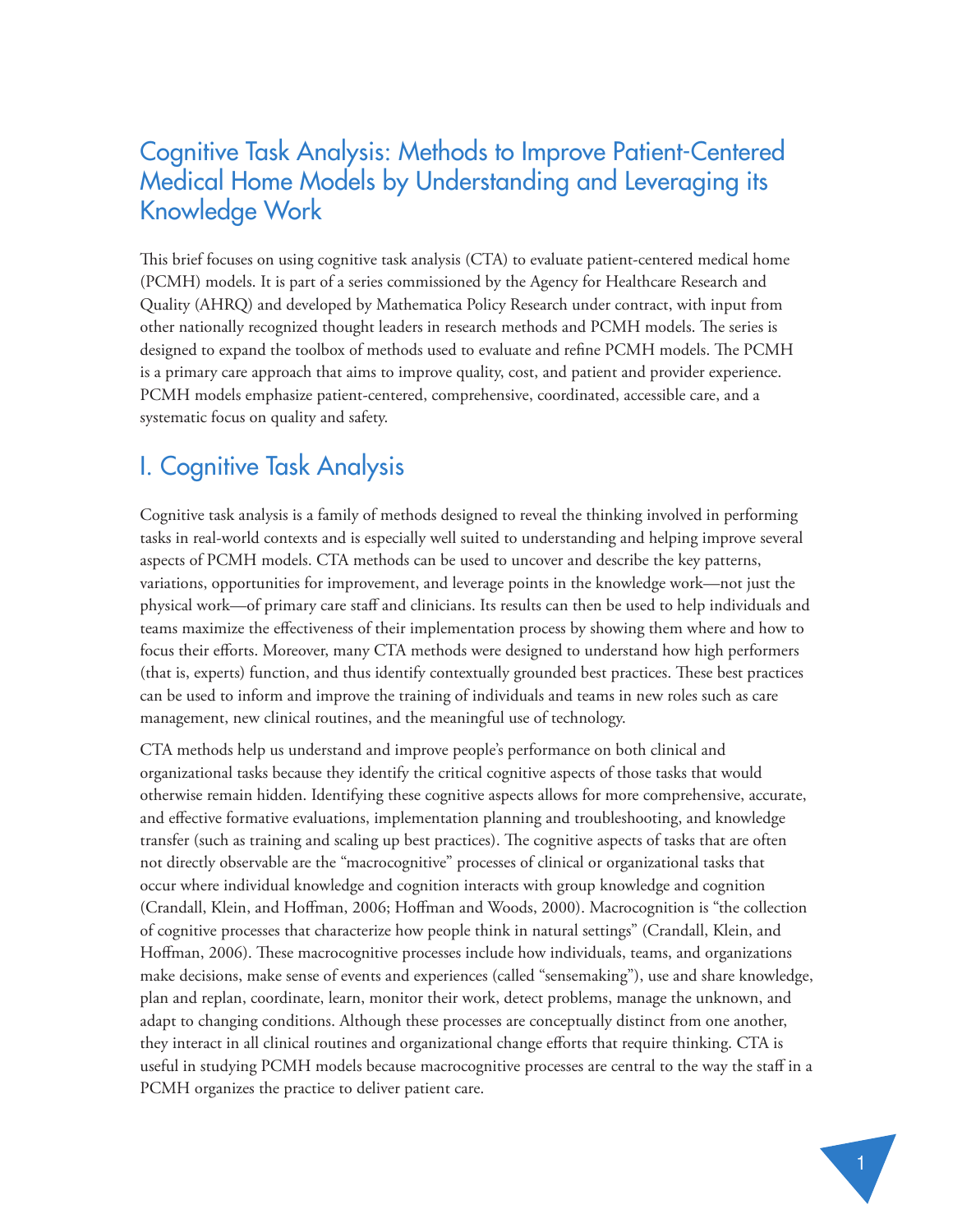Although CTA is an applied method designed to study macrocognition (that is, cognition in realworld contexts), it is informed by laboratory-based research on cognition. It is designed primarily to study thinking processes and structures, not to evaluate outcomes. That said, CTA can easily be combined with outcome-focused quantitative techniques using mixed methods. CTA methods have been used successfully for several decades in a wide range of settings requiring high reliability, such as military and civil aviation, air traffic control, naval ship command, nuclear power plant operation, and firefighting, but have only recently been used in health care (Crandall and Calderwood, 1989; Dominguez, Hutton, Flach, et al., 1995; Crandall and Grome, 2010). CTA comprises a wide range of qualitative techniques from disparate disciplines that have been adapted to the study of macrocognition. In fact, many researchers and practitioners do forms of CTA without calling it that. The advantage of drawing on CTA explicitly, however, is that the literature on what has been done in the past can help researchers more systematically and effectively choose and adapt methods to address their own research questions.

Regardless of the technique used, CTA consists of three main steps: (1) knowledge elicitation, (2) data analysis, and (3) knowledge representation (Crandall, Klein, and Hoffman, 2006). The choice of which method(s) to use to elicit the knowledge, conduct the analysis, and represent results depends upon the questions being asked, the context in which they are being asked, and the objectives of the project. Broadly speaking, CTA can be used to better understand the macrocognition in any clinical or organizational task, how and when it occurs, where it occurs, who is involved, and how technology and artifacts such as forms, emails, logs, and patient charts are (or can be) involved. Although we will focus on describing CTA methods that are suited to understanding and improving the typical types of organizational and clinical routines in a PCMH, additional CTA methods do exist should the reader wish to investigate the macrocognition of uncommon, critical events related to PCMH models (Crandall, Klein, and Hoffman, 2006).

## II. Uses of Cognitive Task Analysis

In this section, we describe three commonly used CTA techniques, give examples, and discuss how they might benefit implementation studies of PCMH transformation projects and dissemination of successful approaches. All three techniques can be used when conducting on-site research.

#### **Task Diagram**

The goal of constructing a Task Diagram is to capture one or more aspects of macrocognition involved in a routine task. Building a Task Diagram involves getting a rich, multi-perspective description of the task by interviewing the range of people involved in it. In the first pass, the interviewer asks the interviewee (such as a physician, patient, or other practice staff) to break the task into four to seven large steps. In subsequent passes, the interviewer uses predefined (but open-ended) probes, guided by psychological and organizational theory, to elicit the macrocognitive processes within and between those steps. For example, CTA analysts might try to uncover: (1) the step(s) in which the most challenging decisions were made, (2) what made those decisions difficult, (3) what information was needed to make the critical decisions, (4) who needed the information, (5) how that information was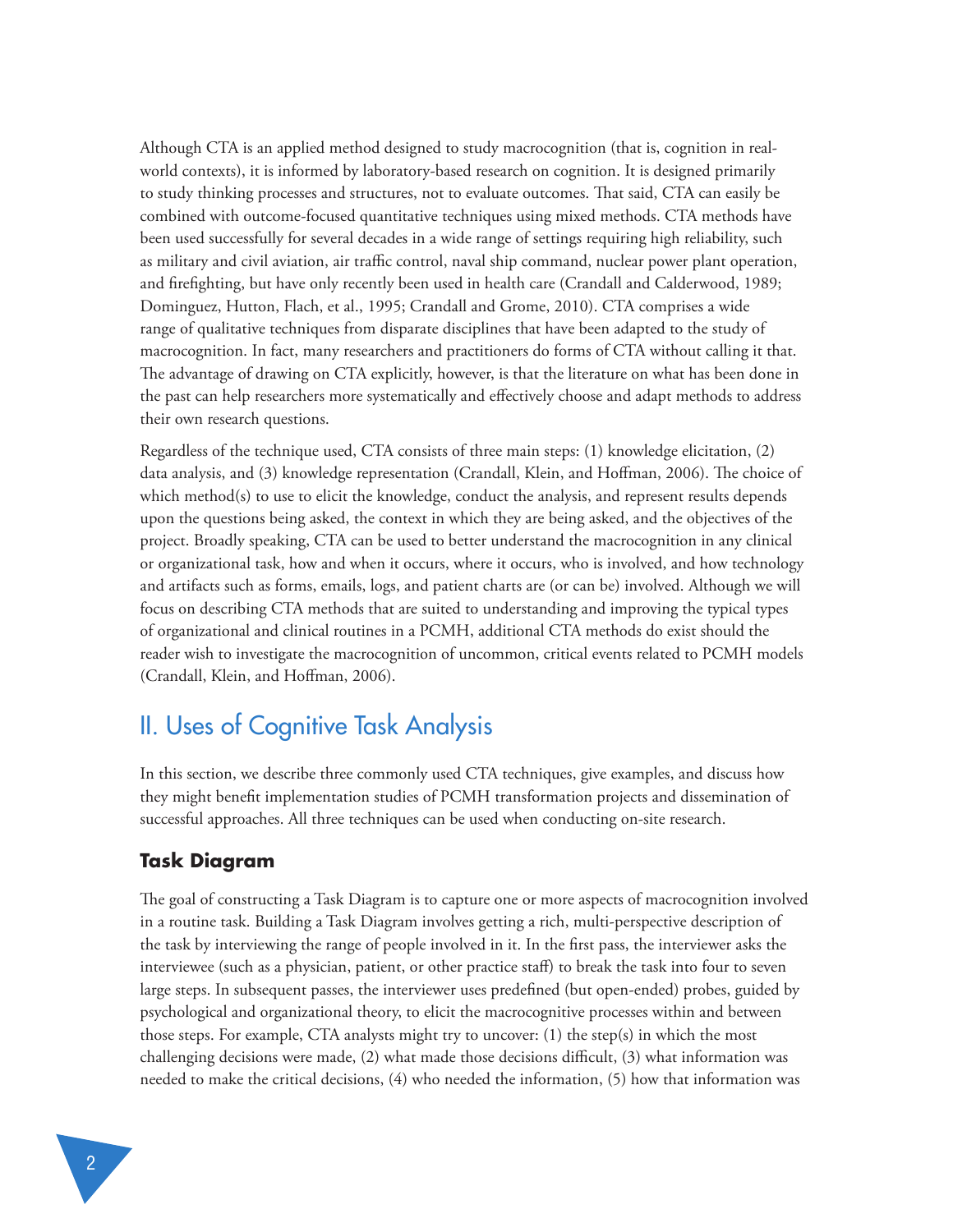obtained and transmitted, (6) what went wrong or fell through the cracks and why, and (7) how the team detected failures and problems in the task.

An important feature of these interviews is that respondents are asked to first identify a single, recent instance of the task in which they were involved (such as a specific patient's visit this week). They are then asked to keep that instance in mind when answering questions. Once that instance is described, the interviewer shifts the focus and tries to identify naturally occurring variations in the task. To do so, the interviewer asks respondents to identify other specific cases in which the task deviated from the norm, and tries to probe with plausible, hypothetical "what if" scenarios to reveal how the interviewees think they would perform their part of the task and why. Great care is taken to guide the interviewees away from general or decontextualized task descriptions. As the interviewer collects different interviewee perspectives on the task, the interviewer begins to develop a more complete and richer sense of the task and the characteristics of its macrocognitive dynamics. In the end, the Task Diagram method produces a depiction of the physical work flow with some of its critical macrocognitive processes uncovered and described. The result can be shown to members of the organization, who are often surprised at how accurate and informative it is. It can also be used as the basis for process redesign, or to identify areas warranting deeper investigation using other CTA methods.

#### **Examples**

Christensen, Fetters, and Green (2005) conducted Task Diagram interviews with experienced family physicians to understand the range of ways in which they structured visits, focusing on when computerized reminders for preventive and chronic disease management services could be inserted into the work flow. The purpose was to understand the cognitive—not physical—dimension of their work flow well enough that they could introduce computerized reminders while minimizing the risk of negative consequences, such as distracting from patients' primary concerns or increasing provider burden and stress. They discovered clear patterns in how physicians structured patient visits, which helped pinpoint stages at which reminders would be helpful, rather than disruptive. The findings allowed the team to design and implement an effective clinical reminder system that avoided producing "reminder fatigue" (Green, Nease, and Klinkman, 2009), the commonly observed decrease of response rates to reminders over time as a result of excessive reminders.

As another example, Shachak, Hadas-Dayagi, Ziv, et al. (2009) used Task Diagram interviews and observations to understand the cognitive aspects of physician electronic medical record (EMR) use. They focused on the benefits, errors, and patient communication problems associated with EMR use, and the role of physician EMR expertise in overcoming those communication problems. On the one hand, they found that physicians felt the EMR helped their decisionmaking, and thus improved patient care and safety, by making patient information more comprehensive, organized, and readable, and including decision aids and warnings of adverse drug interactions. On the other hand, they discovered that physicians were susceptible to EMR-specific errors, including making typos, choosing an option next to the correct one on pull-down menus, and entering data on the wrong patient's chart. They also found that physicians were aware that these errors were occurring, and, in some cases, routines had been put in place to better catch them (known as "problem detection"). Finally, they found that certain computer skills and spatial organization of offices helped physicians overcome some EMR-related patient communication barriers.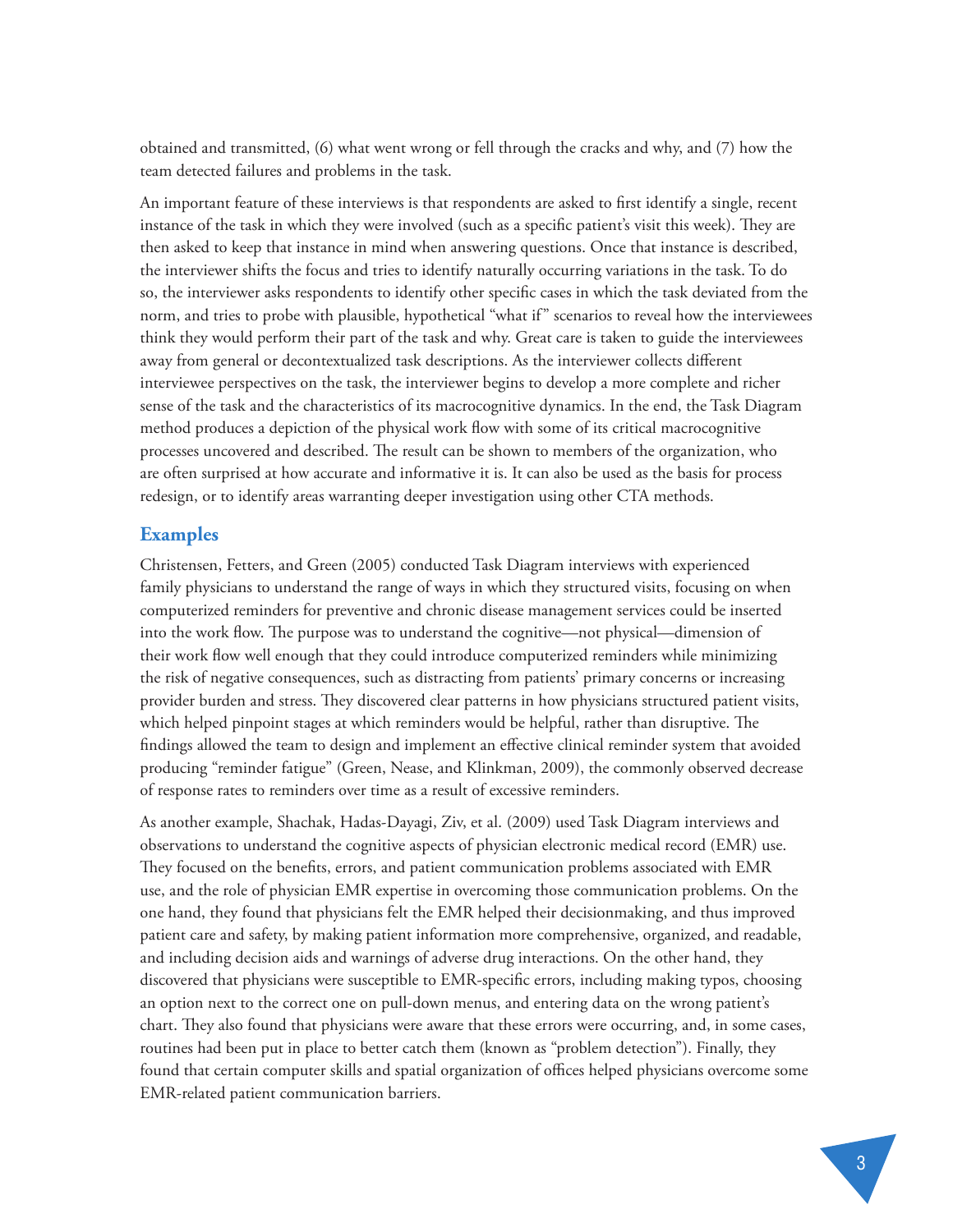#### **PCMH Application**

Implementing PCMH functions in a practice requires improving clinical and organizational routines, and key aspects of those routines are macrocognitive in nature. The Task Diagram method focuses on revealing the macrocognitive aspects of practices' routine work flows, to offer important new insights into clinical and organizational process redesign. For example, it can be used for the formative evaluation of practices' change routines. We are currently conducting a study using Task Diagrams supplemented by Team Knowledge Audits (see below) for, among other things, studying and offering consultation on improving practices' change routines so that the practices can more effectively implement a health information technology (IT) system. We found great variation in how practices were approaching change implementation, but none had any change or implementation routines per se. They varied widely in their ability to engage in sensemaking, planning, communication, problem detection, and replanning. Identifying how practices address these macrocognitive functions during implementation gave us a more detailed understanding of their "change capacity." This, in turn, allowed us to make evidence-based and contextually tailored predictions about the future implementation difficulties they were likely to face, and make targeted recommendations, customized for each practice.

## **Concept Mapping**

The objective of Concept Mapping is to understand and graphically depict how ideas (that is, concepts) on a given topic are related. In CTA, these ideas refer primarily to beliefs and values, which are connected in a network or "mental model." The beliefs and values in one's mental model of a topic and the connections between them define one's understanding of that topic. In CTA, Concept Mapping has traditionally been used to map the mental models of experts on critical tasks. Experts' mental models shape what they are aware of, what they pay attention to, what options and possibilities they consider, how they make sense of events and experiences, solve problems, make judgments, and ultimately make decisions and act. Taken together, these account for how well and consistently they perform both routine and exceptionally challenging tasks.

Concept Mapping a mental model involves choosing a topic, eliciting an individual's beliefs and values about that topic, identifying how those beliefs and values are related, and then graphically depicting the parts of the model and their relationships. For practical purposes, topics typically address: (1) how some category of things is organized, (2) how a system works, or (3) how to perform some task properly. The first type of mental model tends to be typological, whereas the latter two tend to have sequential and causal links. Models can vary in a number of ways, including their completeness, their internal consistency, their sophistication, and their ability to account for phenomena. For example, consider how differently the mechanisms of diabetes are understood by a molecular biologist, a family physician, a diabetic educator, and a patient.

Concept Mapping has evolved over time so that, in addition to being used to capture experts' mental models, it is now used to measure group consensus (Trochim and Kane, 2005), team mental models (Burtscher and Manser, 2012; Mohammed, Ferzandi, and Hamilton, 2010), and cultural mental models (Sieck, 2010).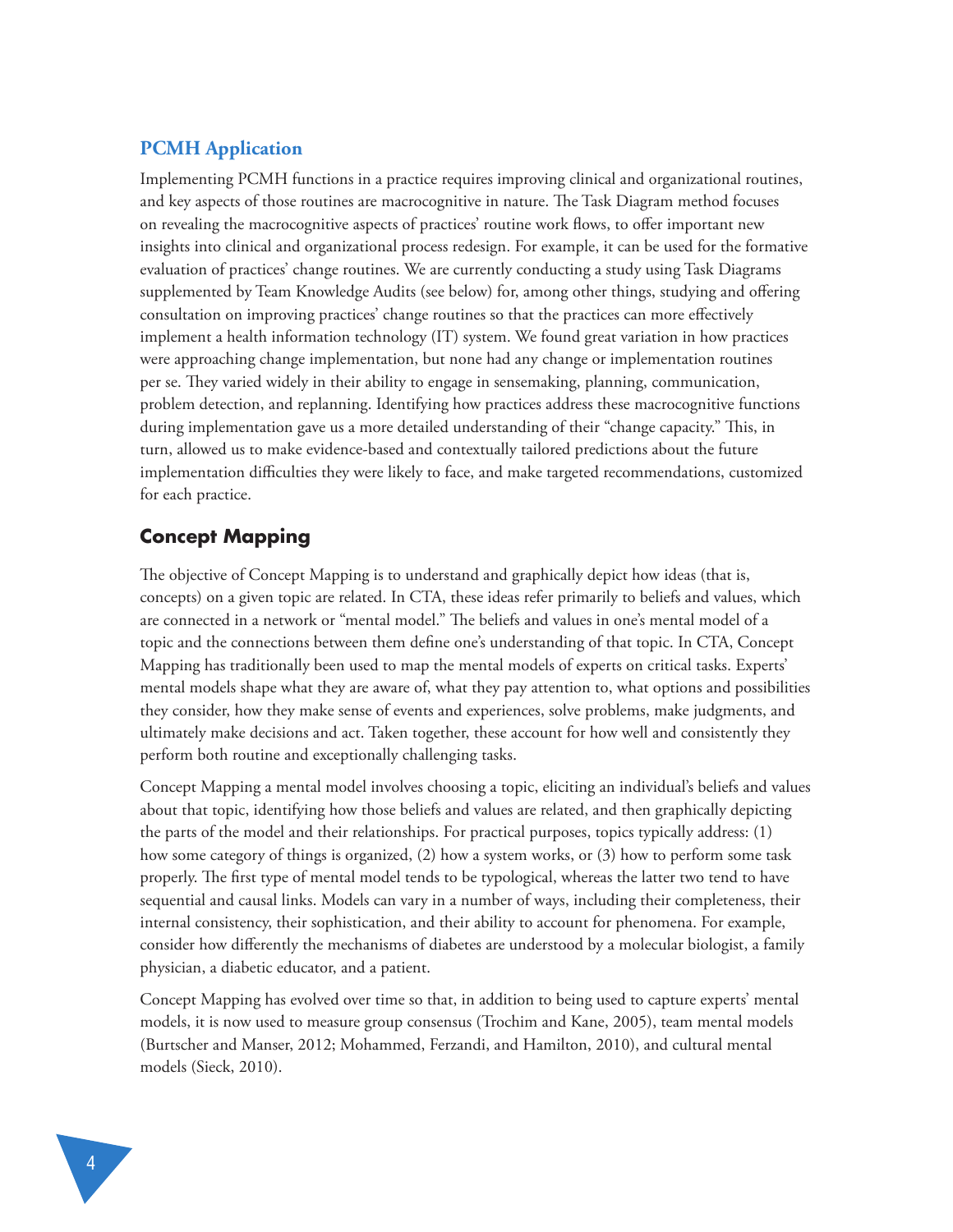#### **Example**

An example of one of the newest forms of Concept Mapping is Rasmussen, Sieck, and Smart's (2009) "cultural network analysis" (CNA), which they used to reveal and explain key cultural differences between American and British military conceptions of effective planning. In mapping out the network of officers' concepts, values, and causal beliefs about effective planning, they discovered that, in British military culture, effective planning consists of communicating the plan's intent so that it can be flexibly implemented in the field as circumstances change. In contrast, effective planning in American military culture aims to reduce the need to make decisions in the field by working through various contingencies ahead of time. These findings were used to improve joint British-American military planning operations.

#### **PCMH Application**

One of the cornerstones of a PCMH is to improve patient care by developing more effective coordination among providers, staff, and organizations involved in a given patient's care. Providers and staff inevitably identify with different personal, professional, and organizational cultures. This means that, for a PCMH model to succeed, it is important to identify and address important tacit differences in their mental models of such organizational and clinical functions as planning, coordination, cooperation, remuneration, disease management, self-management, and even what it means to be a PCMH (see Hoff, 2010). As demonstrated in the example of military planning, (cultural) mental models need not be identical for coordination to succeed. However, understanding differences in mental models, as well as the effect of these differences on social interactions, helps one calibrate and reorganize complex interactions so that they are more effective.

#### **Team Knowledge Audit**

The Team Knowledge Audit (TKA) is derived from the well-studied Knowledge Audit (KA) CTA tool (Klein and Militello, 2005; Militello and Hutton, 1998). The KA was developed using insights from the literature on expert-novice differences in decisionmaking (Ericsson and Smith, 1991), and is designed to probe for macrocognition functions in routine knowledge work. The TKA is the KA extended to focus on macrocognitive functions between, as well as within, individuals on a team (Klein, Pliske, and Thordsen, 1999; Militello, Kyne, Klein, et al., 1999). Much of a team's expertise is contained in tacit understandings of how it performs macrocognitive functions, and key knowledge may be distributed (held across team members) or dispersed (portions held by different members) (Becker, 2004). Like the highly automatized knowledge of individual experts, the team's expertise is often employed with little conscious awareness.

The TKA focuses on identifying the specifics of how members of a team carry out macrocognitive functions, rather than on how they understand them (that is, team mental models), as would be revealed by the Concept Mapping method. TKA uses mainly semi-structured interviews, but commonly includes observations of team interactions and analyses of forms, logs, patient charts, and other artifacts. Each interview begins with a set of probe questions that are structured to elicit the tacit knowledge of the team. Multiple team members are interviewed independently to elicit both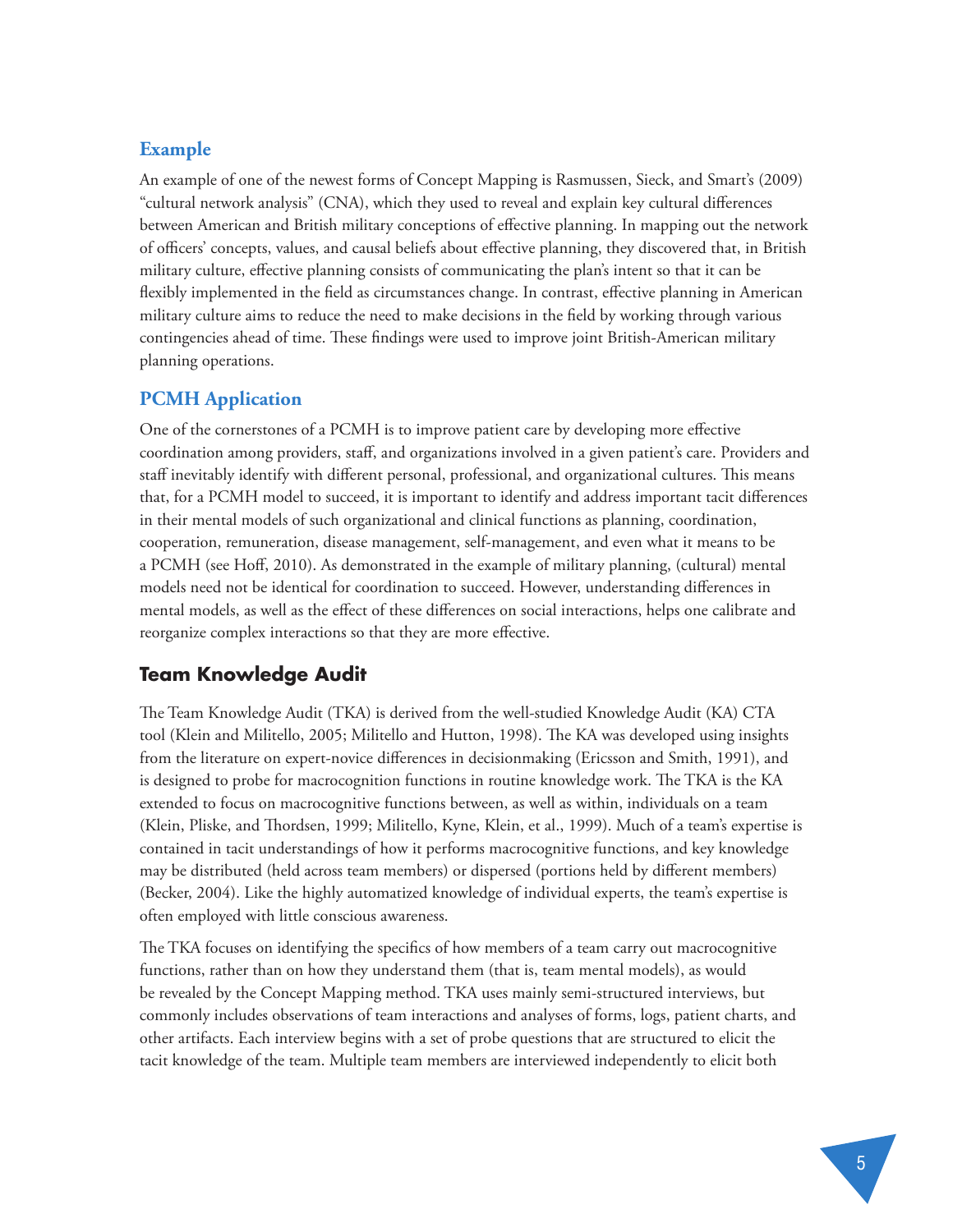distributed and dispersed knowledge and distinguish the two. The probes focus on how the team executes macrocognitive functions related to the task and context. Similarly, observations and artifact analyses focus on uncovering macrocognitive functions.

The TKA typically builds on a Task Diagram, and develops additional detail about the execution of each step and the coordination between steps. Not all categories of macrocognition are necessarily informative for any given task, so the interviewers will often increase or decrease their use of various planned probes as the interviews progress. As in the Task Diagram method, interviewees are guided to relate how tasks are carried out with specific examples in mind, and are carefully dissuaded from answering in the abstract. Finally, the TKA usually focuses on how teams currently carry out their tasks, though it can be used for studying past routine tasks.

#### **Examples**

The TKA has been applied successfully to develop a training program for surgical teams to make optimal use of newly introduced, very complex patient status and management plan displays in cardiothoracic surgery suites (Crandall and Grome, 2010). Detailed mapping of the teams' planning, problem detection, coordination, and replanning revealed patterns that resulted in marked changes from the initial design of the displays themselves and the training program for introducing them. As a result of this process, improvements were introduced before the training began, avoiding potentially costly and disruptive revision.

In another project, we are combining a Task Diagram and TKA to understand how practices implement care management for chronic diseases, and relating the findings to quantitative changes in quality indicators. In yet another, we are using the TKA to examine macrocognition process differences in whether and how primary care practices accomplish the changes necessary to implement a PCMH functionality of their choosing (such as, test tracking and followup, patient registries, or care management) in a setting where they have financial and organizational incentives to do so.

#### **PCMH Application**

The TKA has been used extensively in other fields for knowledge transfer, that is, to understand what high-performing teams are doing accurately enough to instruct new or lower-performing teams and improve their performance (see, for example, Klein and Militello, 2005). In a PCMH context, the TKA offers a structured, rigorous approach to yield more comprehensive and contextually detailed "best practices." These best practices can distill the skills developed and used by practices doing well with PCMH activities to help those doing less well. TKAs also can be conducted within organizations with teams within practices that differ in levels of success, enabling them to share knowledge to increase overall effectiveness. Finally, TKAs and other CTA techniques can also be used to understand and improve the ways best practices are disseminated.

## III. Advantages

Macrocognition is rarely studied in health services research or addressed in practical primary care applications, and yet is at the heart of complex, interdependent knowledge work such as the team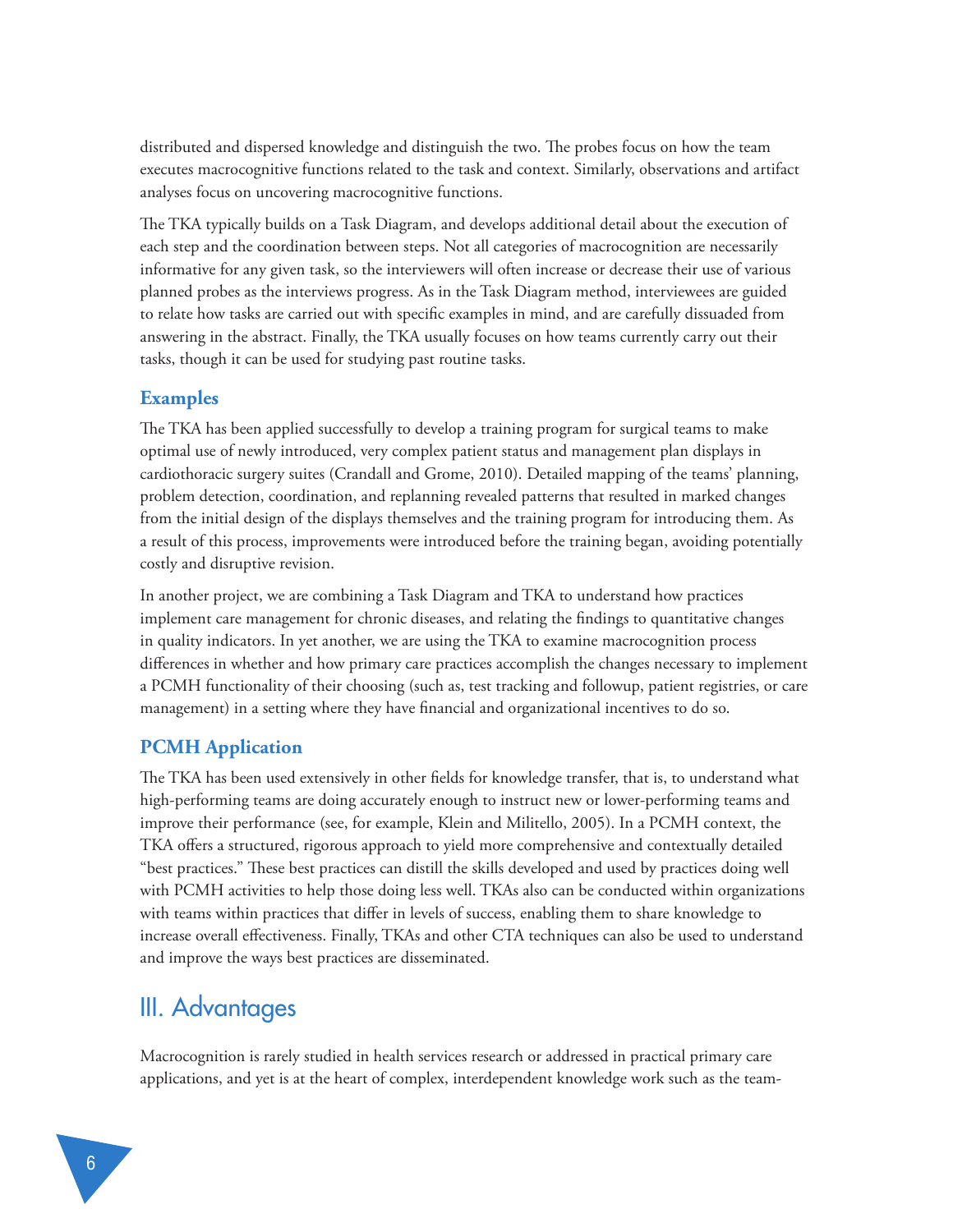based care that PCMH models require. Below we list three advantages of using CTA to understand and improve PCMH implementation.

**Helps uncover the thinking and decisionmaking involved in PCMH models.** A key advantage of CTA is that its structured approach to elicitation and its focus on macrocognition reveal important phenomena that are often missed by traditional methodologies (Ryder and Redding, 1993; Schneider, 1985). CTA arose in part because attempts to implement findings from behavioral task analysis resulted in errors and poor performance (Schraagen, Chipman, and Shute, 2000), leading to a realization that observation and more traditional interview approaches produced incomplete information. Macrocognitive processes often are not observable, and introspection in un- or semistructured interviewing does not often bring them out spontaneously. Skilled teams usually carry out macrocognitive functions and processes so automatically that the methods and reasons behind them go unnoticed or are misperceived unless specifically and skillfully elicited. CTA's specific focus on eliciting macrocognitive functions and processes helps ensure that they will not be overlooked.

**Provides results that can be used to improve training and transition processes.** The power and flexibility of CTA methods to help understand a variety of relevant features in a given cognitive landscape has yielded benefits in individual and team training, quality improvement and safety, and change efforts more generally. Each of these, in turn, serves to decrease the risk of being blindsided by unanticipated consequences when implementing a PCMH, which keeps costs down, and quality, productivity, and collective self-efficacy high.

**Supports efforts to obtain organizational buy-in.** The existence of a large, practical, applied body of CTA literature and respected consultants with portfolios of successful work for prominent clients provides reassurance and credibility to teams anxious about change and looking for guidance.

## IV. Limitations

**Requires a fairly high level of skill to execute properly.** Investigators who possess a clear understanding of how the different macrocognitive and organizational theories bear on their objective (in this case, PCMH models) yield better results. Both interviewers and analysts (if they are not the same) benefit greatly from understanding how the techniques are grounded in the cognitive sciences, as this affords the necessary flexibility to adapt and blend CTA methods to one's purposes, including "on the fly" during interviews. For this reason, CTA is not amenable to scripted interviews conducted by student research assistants.

**Involves time-consuming processes.** Though it need not be excessively so, using CTA methods can be time-consuming. With training, practice, and a sufficiently focused objective, a CTA can be designed, conducted, and analyzed in a week's time. An example of a smaller CTA project might be mapping an exceptionally good care manager's mental model of effective communication with and engagement of providers.

**Better suited to process than outcomes studies.** Like other qualitative methods, CTA is not especially good at testing hypotheses (although, Crandall, Klein, and Hoffman [2006] do describe how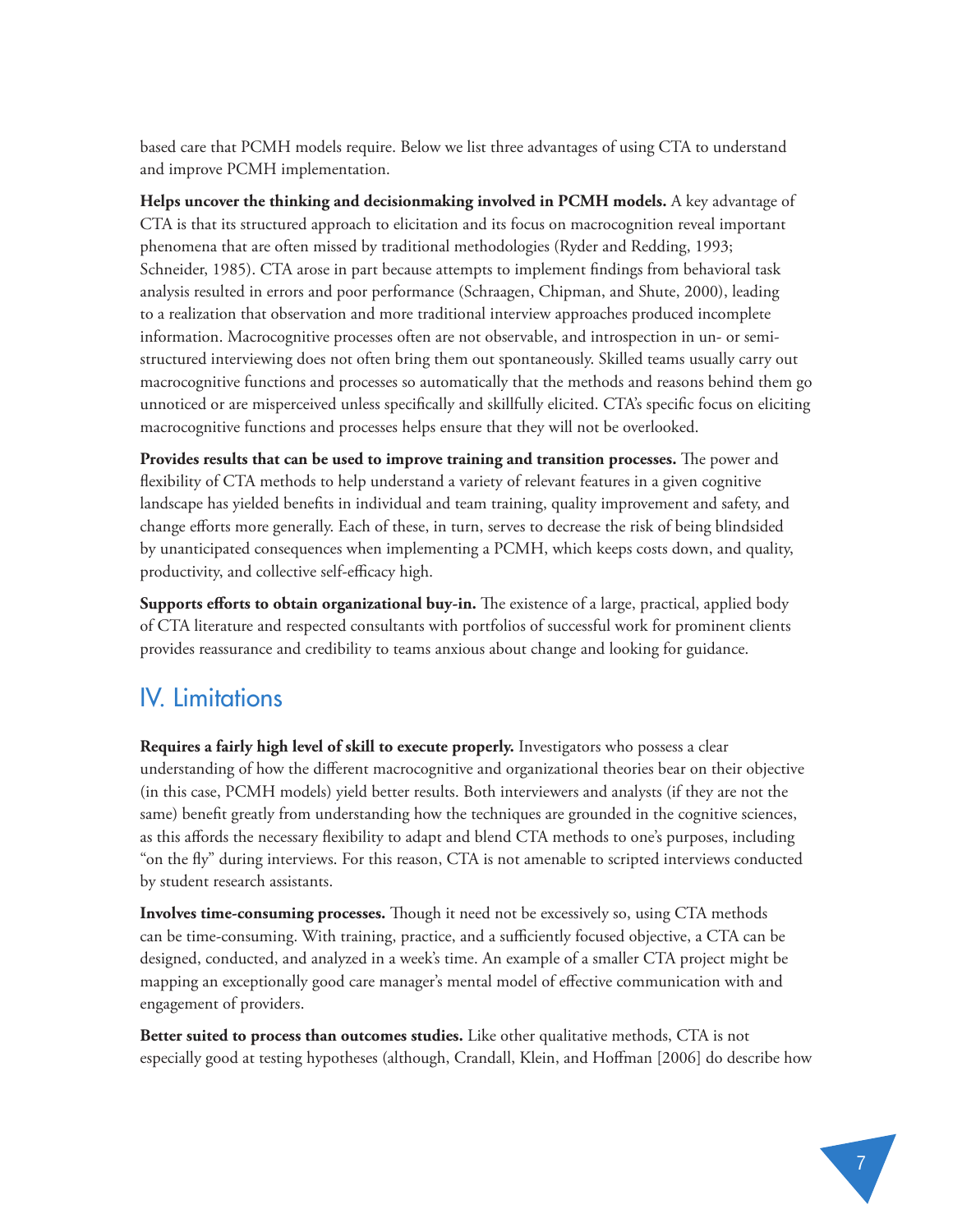to use CTA in an experimental design). Ultimately, CTA is best suited for uncovering, describing, and explaining how thinking happens in a specific and complex context.

# V. Conclusion

CTA's benefits are showcased by its decades-long track record of success in delivering tangible benefits where stakes are high and failure is very visible, including for high-profile organizations such as the U.S. Armed Forces, the national air traffic control system, nuclear power plants, and intensive care unit and operating room teams in major health care systems (Crandall and Grome, 2010; Crandall, Klein, and Hoffman, 2006). CTA is a powerful addition to methods for studying the implementation of PCMH models and identifying and disseminating contextually grounded best practices. It is used to understand how cognitive tasks are carried out—how the knowledge work of a PCMH is done—by primary care clinicians and staff. Ultimately, this richer understanding facilitates the transfer of what is essential in best practice skills to other staff and organizations implementing PCMH models.

# VI. References

Becker MC. Organizational routines: a review of the literature. Industrial and Corporate Change 2004;13:643–77.

Burtscher MJ, Manser T. Team mental models and their potential to improve teamwork and safety: a review and implications for future research in healthcare. Saf Sci 2012;50:1344–54.

Christensen RE, Fetters MD, Green LA. Opening the black box: cognitive strategies in family practice. Ann Fam Med 2005; 3:144–150.

Crandall B, Calderwood R. Clinical Assessment Skills of Experienced Neonatal Intensive Care Nurses. (Prepared for the National Center for Nursing, NIH, under Contract No. 1 R43 NR0191101.) Fairborn, OH: Klein Associates Inc., 1989.

Crandall B, Grome A. CTA workshop. Presented at the University of Michigan; 2010 Jan.

Crandall B, Klein GA, Hoffman RR. Working Minds: A Practitioner's Guide To Cognitive Task Analysis. Cambridge, MA: MIT Press; 2006. http://www.books24x7.com/marc.asp?bookid=12926.

Dominguez C, Hutton R, Flach J, et al. Perception-action coupling in endoscopic surgery: a cognitive task analysis approach. In: Barry B, Boutsma RJ, and Guiard Y, eds. Studies In Perception And Action III. Mahwah, NJ: Lawrence Erlbaum Associates; 1995.

Ericsson KA, Smith J. Toward A General Theory Of Expertise: Prospects And Limits. Cambridge, UK: Cambridge University Press; 1991.

Green LA, Nease DE, Klinkman MS. Clinical reminders designed and implemented using cognitive and organizational science principles do not produce "reminder fatigue." Presented at the 31st Annual Meeting of the Society for Medical Decision Making; 2009 Oct; Hollywood, CA.Hoff T. The patientcentered medical home: what we need to know more about. Med Care Res Rev 2010;67(4):383–92.

Hoffman R, Woods DD. Studying cognitive systems in context. Hum Factors 2000;42(1):1–7.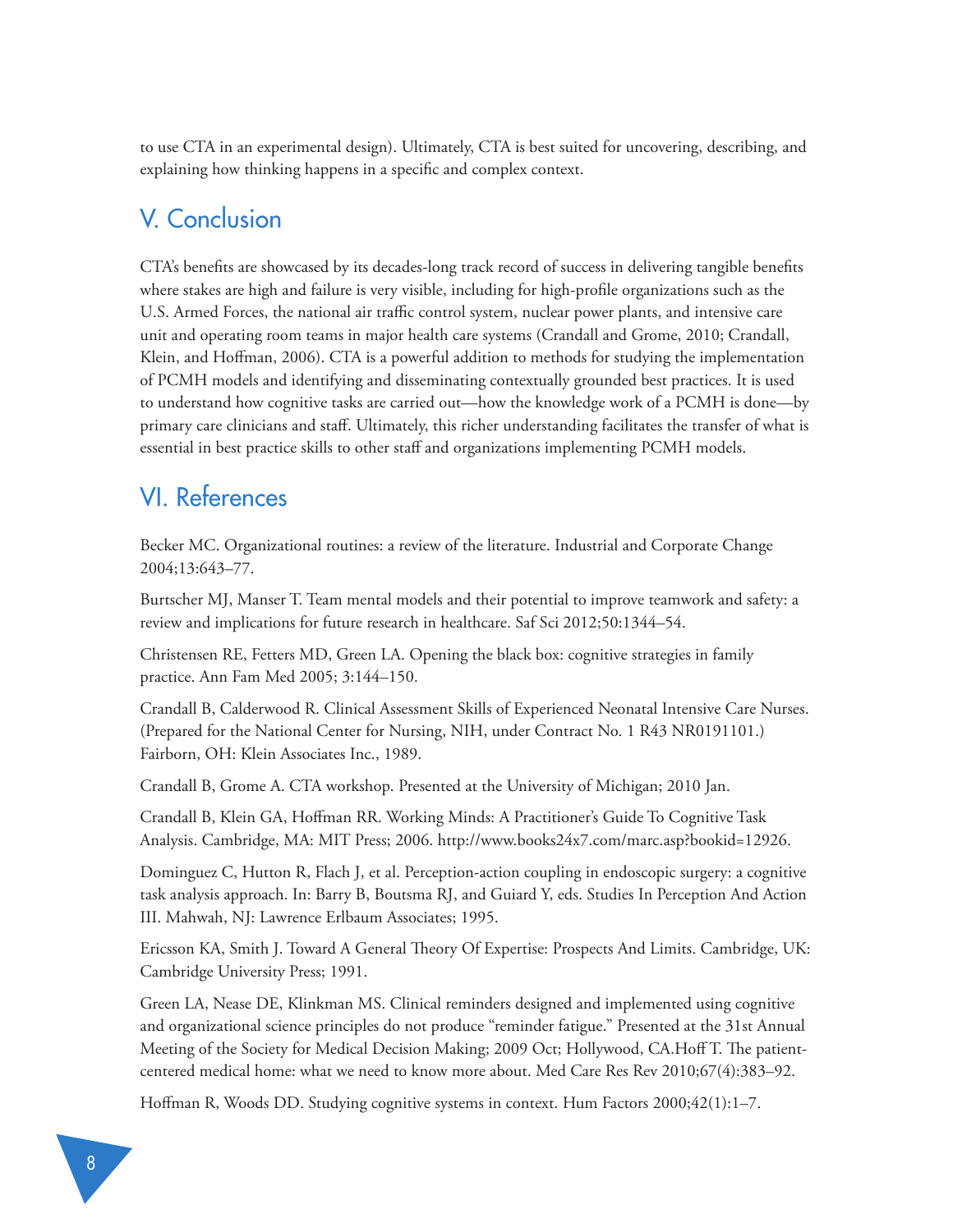Klein GA, Militello L. The Knowledge Audit as a method for cognitive task analysis. In Lipshitz R and Brehmer B, eds. How Professionals Make Decisions. Mahwah, NJ: Lawrence Erlbaum Associates; 2005.

Klein GA, Pliske R, Thordsen M, et al. A Model Of Distributed Team Performance. Fairborn, OH: Klein Associates; 1999.

Militello LG, Hutton RJ. Applied cognitive task analysis (ACTA): a practitioner's toolkit for understanding cognitive task demands. Ergonomics 1998 Nov;41(11):1618–41.

Militello LG, Kyne M, Klein GA, et al. A synthesized model of team performance. Int J Cogn Ergon 1999;3(2):131–58.

Mohammed S, Ferzandi L, Hamilton K. Metaphor no more: a 15-year review of the team mental model construct. J Manage 2010 Jul;36:876–910.

Rasmussen LJ, Sieck WR, Smart, P. What is a good plan? Cultural variations in expert planners' concepts of plan quality. Journal of Cognitive Engineering & Decision Making 2009;3, 228–49.

Ryder JM, Redding RE. Integrating cognitive task analysis into instructional systems development. Educ Technol Res Dev 1993;41:75–96.

Schneider W. Training high-performance skills: fallacies and guidelines. Hum Factors 1985; 27:285– 300.

Schraagen JM, Chipman SF, Shute VJ. State-of-the-art review of cognitive task analysis techniques. In Schraagen JM, Chipman SF, and Shute VJ, eds. Cognitive Task Analysis. Mahwah, NJ: Lawrence Erlbaum Associates; 2000. p. 467–87.

Shachak A, Hadas-Dayagi M, Ziv A, et al. Primary care physicians' use of an electronic medical record system: a cognitive task analysis. J Gen Intern Med. 2009;24(3):341–8.

Sieck,WR. Cultural network analysis: method and application. In Schmorrow D and Nicholson D, eds. Advances In Cross-Cultural Decision Making. Boca Raton: CRC Press/Taylor & Francis, Ltd; 2010. p. 260–9.

Trochim W, Kane M. Concept mapping: an introduction to structured conceptualization in health care. International Journal of Quality Health Care 2005 Jun;17(3):187–91.

## VII. Resources

### **Guides to Conducting CTA**

Buchanan, D. A., & Bryman, A. (Eds.). The Sage Handbook of Organizational Research Methods. Thousand Oaks, CA: Sage; 2009.

Crandall B, Klein G, Hoffman RR. Working Minds: A Practitioner's Guide To Cognitive Task Analysis. Cambridge, MA: MIT Press; 2006.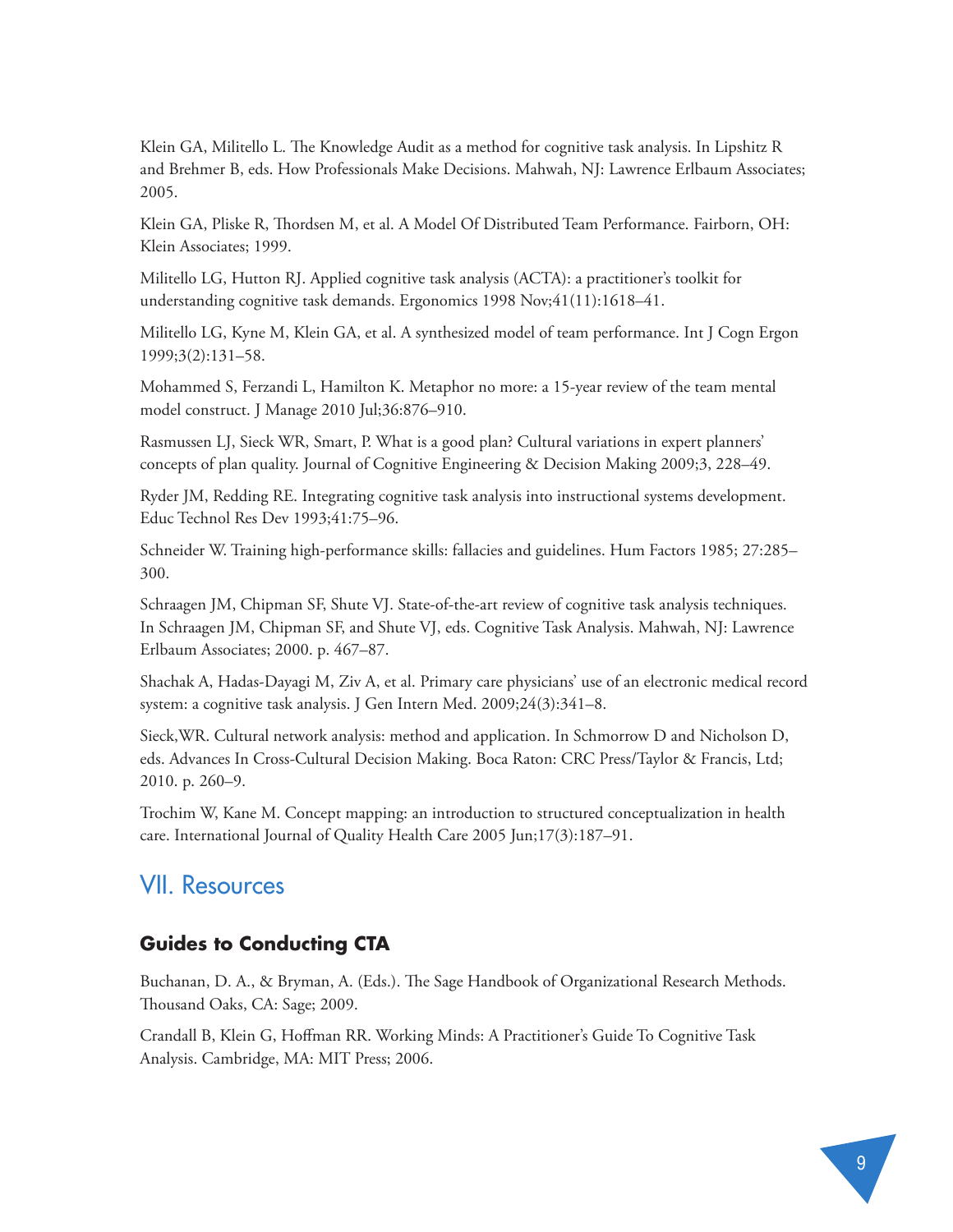Klein GA, Militello L. The Knowledge Audit as a method for cognitive task analysis. In Lipshitz R and Brehmer B, eds. How Professionals Make Decisions. Mahwah, NJ: Lawrence Erlbaum Associates; 2005.

MacroCognition. Web site. http://www.macrocognition.com.

Militello LG, Hutton RJ. Applied cognitive task analysis (ACTA): a practitioner's toolkit for understanding cognitive task demands. Ergonomics 1998 Nov;41(11):1618–41.

Sieck WR. Cultural network analysis: method and application. In Schmorrow D and Nicholson D, eds. Advances In Cross-Cultural Decision Making. Boca Raton: CRC Press/Taylor & Francis, Ltd; 2010. p. 260–9.

## **Applications of CTA**

Burtscher MJ, Manser T. Team mental models and their potential to improve teamwork and safety: a review and implications for future research in healthcare. Saf Sci 2012;50:1344–54.

Christensen RE, Fetters MD, Green LA. Opening the black box: cognitive strategies in family practice. Ann Fam Med 2005; 3:144–50.

Crandall B, Calderwood R. Clinical Assessment Skills of Experienced Neonatal Intensive Care Nurses. (Prepared for the National Center for Nursing, NIH, under Contract 1 R43 NR0191101.) Fairborn, OH: Klein Associates Inc., 1989.

Dominguez C, Hutton R, Flach J, et al. Perception-action coupling in endoscopic surgery: a cognitive task analysis approach. In: Barry B, Boutsma RJ, and Guiard Y, eds. Studies In Perception And Action III. Mahwah, NJ: Lawrence Erlbaum Associates; 1995.

Green LA, Nease DE, Klinkman MS. Clinical reminders designed and implemented using cognitive and organizational science principles do not produce "reminder fatigue." Presented at the 31st Annual Meeting of the Society for Medical Decision Making; 2009 Oct; Hollywood, CA.

Minkman A, Fabbricotti N, Huijsman. A quality management model for integrated care: results of a Delphi and Concept Mapping study. Int J Qual Health Care 2009;21(1):66–75.

Rasmussen LJ, Sieck WR, Smart P. What is a good plan? Cultural variations in expert planners' concepts of plan quality. Journal of Cognitive Engineering & Decision Making 2009;3:228–49.

Ryder JM, Redding RE. Integrating cognitive task analysis into instructional systems development. Educ Technol Res Dev 1993;41:75–96.

Schraagen JM, Chipman SF, Shute VJ. State-of-the-art review of cognitive task analysis techniques. In Schraagen JM, Chipman SF and Shute VJ, eds. Cognitive Task Analysis. Mahwah, NJ: Lawrence Erlbaum Associates; 2000. p. 467–87.

Shachak A, Hadas-Dayagi M, Ziv A, et al. Primary care physicians' use of an electronic medical record system: a cognitive task analysis. J Gen Intern Med 2009;24(3):341–8.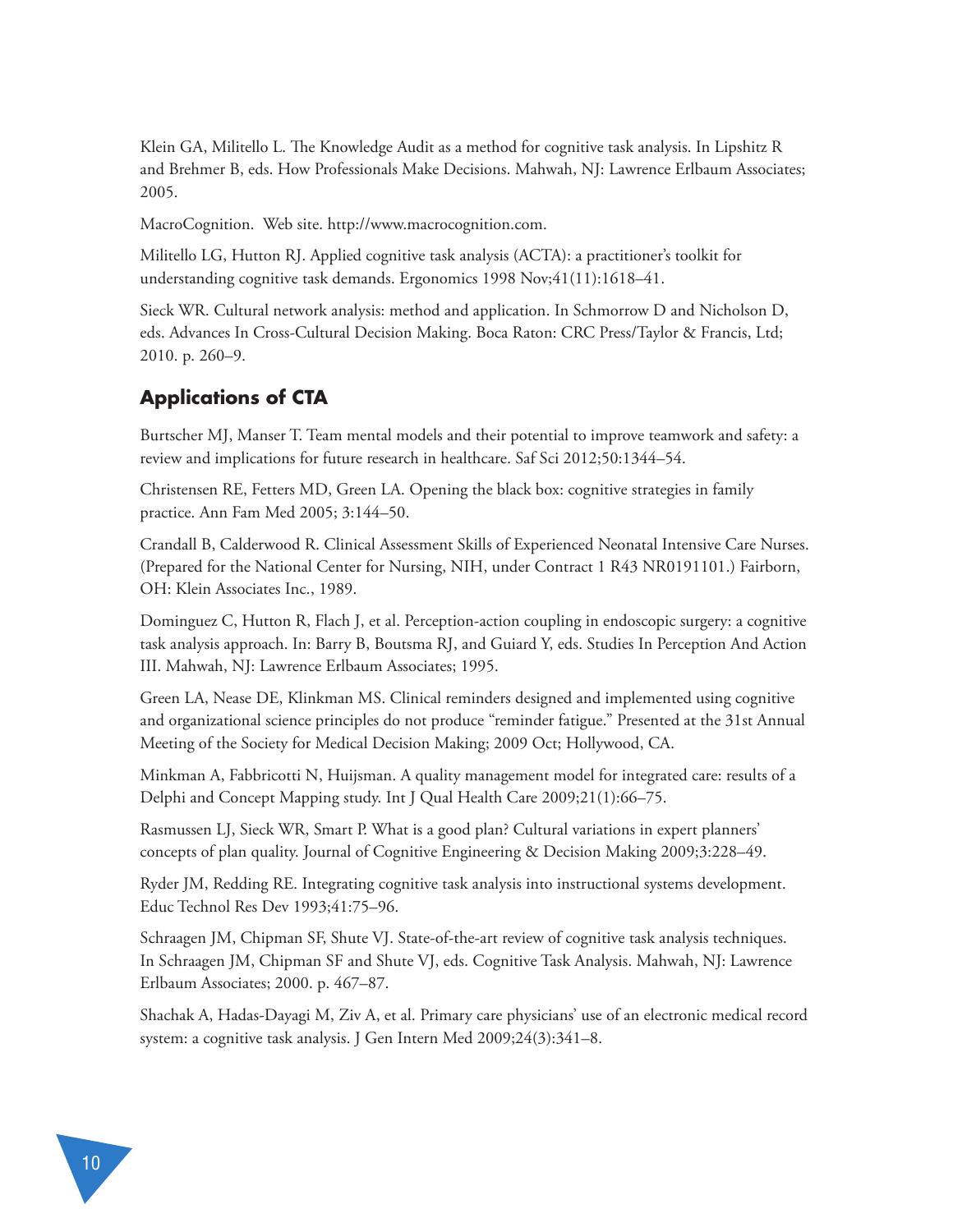Weir CR, Nebeker JJ, Hicken BL, et al. A cognitive task analysis of information management strategies in a computerized provider order entry environment. J Am Med Inform Assoc 2007;14:65–75.

This brief was prepared by Georges Potworowski, Ph.D. (gpotwo@albany.edu, University at Albany, State University of New York) and Lee A. Green, M.D., M.P.H. (University of Alberta).

Suggested Citation: Potworowski G. and Green L. A. Cognitive Task Analysis: Methods to Improve Patient-Centered Medical Home Models by Understanding and Leveraging its Knowledge Work. Rockville, MD: Agency for Healthcare Research and Quality. February 2013. AHRQ Publication No. 13-0023-EF.

This brief and companion briefs in this series are available for download from pcmh.ahrq.gov.